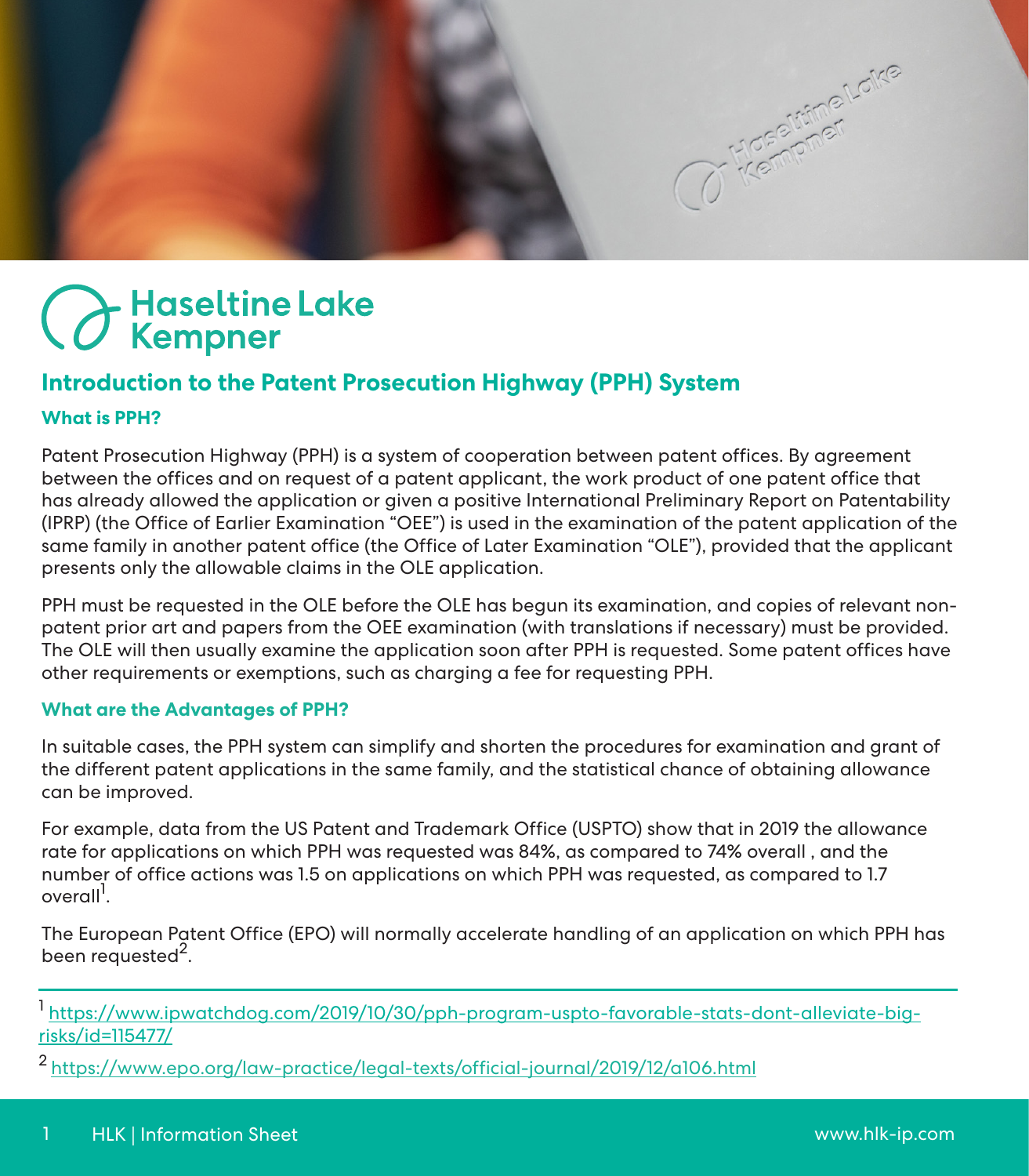## **What are the Disadvantages of PPH?**

One notable disadvantage arises if the OEE and OLE differ substantially in the breadth of claiming that is allowed. For example, if the OEE takes a strict view of the extent to which a particular unexpected technical effect is demonstrated by the specific data in the case, then the degree of extrapolation and prediction represented by any claims that rely on that data for their patentability will be correspondingly narrow. If the OLE is a patent office that would be expected to take a more liberal view of the permitted degree of extrapolation, then using PPH is likely to result in a narrower patent in the OLE than might have been available through normal examination.

In jurisdictions, such as the USA, where statements made on the record by patent applicants during prosecution of their patent applications can be applied by a court to limit the enforceability of the patent against infringers, the need to certify that the claims in the OLE are no broader than the allowed claims in the OEE can potentially place statements on the record that may later be unhelpful to the patent owner.

Importantly, the OLE does not guarantee to grant the patent, as all of the normal requirements for grant of a patent by the OLE must still be complied with.

# **Which Patent Offices are in the PPH System?**

Generally speaking, the OEE and OLE can be selected in any particular case according to one of three options:



#### **1. Global PPH**

The Global PPH patent offices are currently:

- **Europe:** Austria (AT), Germany (DE), Denmark (DK), Estonia (EE), Spain (ES), Finland (FI), United Kingdom (GB), Hungary (HU), Iceland (IS), Norway (NO), Poland (PL), Portugal (PT), Sweden (SE), Nordic Patent Institute (XN), Visegrad Patent Institute (XV)
- **Other:** Australia (AU), Canada (CA), Colombia (CO), Israel (IL), Japan (JP), Korea (KR), New Zealand (NZ), Peru (PE), Russia (RU), Singapore (SG), USA (US)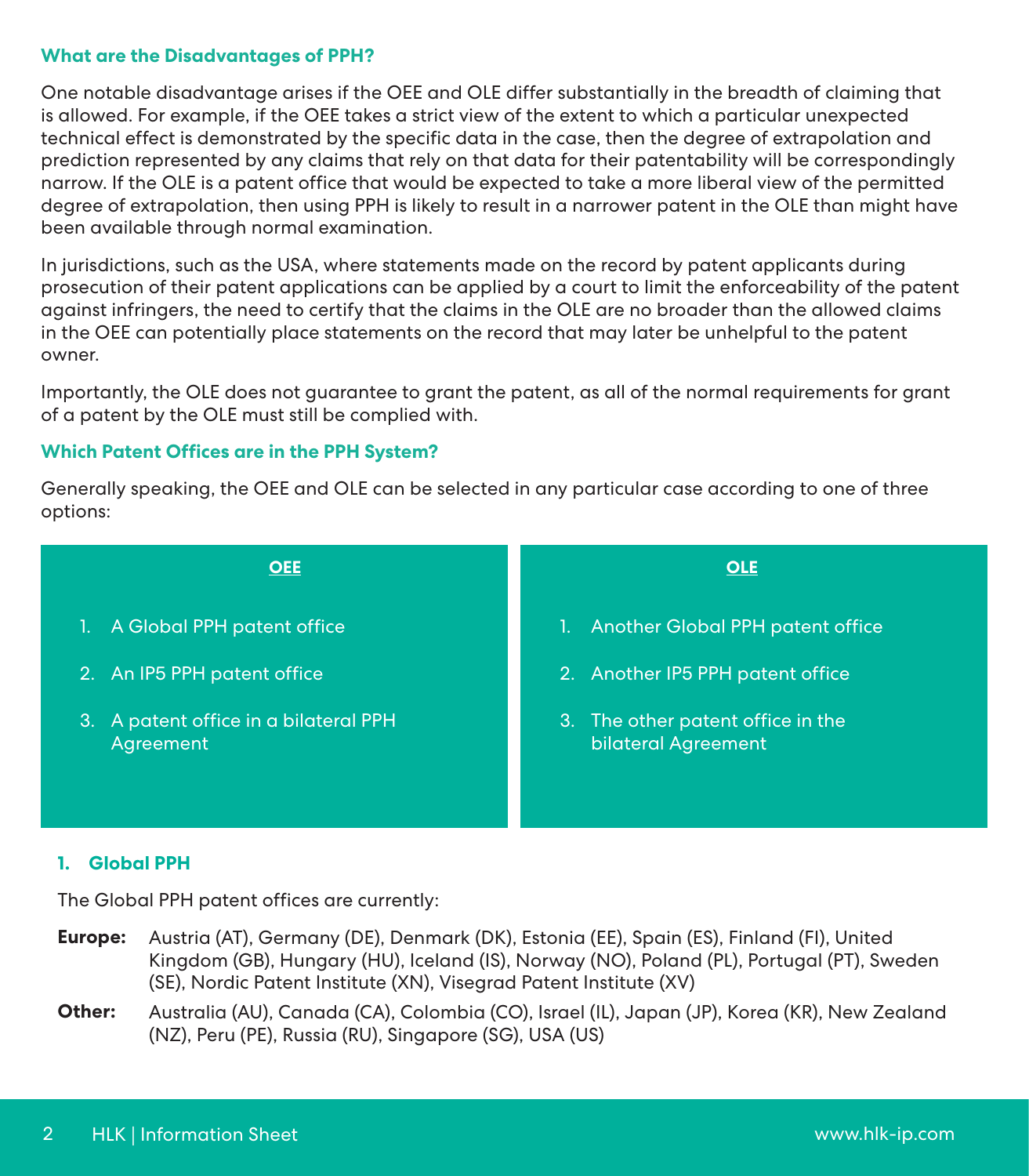# **2. IP5 PPH**

The IP5 PPH patent offices are currently:

**Europe:** European Patent Office (EP)

**Other:** China (CN), Japan, Korea and USA

## **3. Bilateral PPH Agreements**

Bilateral PPH Agreements provide additional PPH options that are not covered by Global PPH and IP5 PPH. For example, bilateral PPH Agreements compensate to an extent for the fact that China and the European Patent Office are not members of Global PPH. There are many bilateral PPH Agreements and their terms vary. Some provide for the work product of the OEE in its work in the international phase of PCT patent applications to be available for use by the OLE (so-called "PCT-PPH Agreements").

Notable examples of bilateral PPH Agreements outside the Global PPH framework and involving patent offices in Europe include:

**China and:** Germany (non-PCT work product only), Austria, Czech Republic (CZ), Denmark, Spain, Finland, United Kingdom, Hungary, Iceland, Norway, Poland, Portugal and Sweden

## **European Patent Office and:** Australia, Canada, Israel, Russia and Singapore

Within the available options, the OLE is selected after one patent office (the OEE) has provided a suitable positive report. The PPH Request should normally be filed at the earliest opportunity, to observe the requirement that the Request is filed before the OLE has begun its examination. Depending on the patent offices in which applications in the family have been filed, and which have provided positive reports, more than one of the three PPH options can be used to provide maximum use of the PPH system.

# **What Types of PPH Request Are Possible?**

Generally speaking, two types of PPH request are possible, although – as noted above in the case of the bilateral PPH Agreement between Germany and China - not all patent offices recognise both types:

- 1. Use of the OEE's work product from its activity as a national examining patent office;
- 2. Use of the OEE's work product from its activity in the international phase of a PCT patent application.

#### **Examples and Q&A**

**Question 1:** A positive IPRP has been produced in relation to at least some claims by the USPTO in the international phase of a PCT application. If the claims are correspondingly amended for Europe (if necessary), can PPH be requested on entry into the EP regional phase?

**Answer:** Yes. A request for PPH under the IP5 PPH option, naming the USPTO as the OEE, can be filed in connection with the EP regional phase at any time up to the start of the substantive examination in the EPO.

**Question 2:** A positive IPRP has been produced in relation to at least some claims by the Chinese National Intellectual Property Administration (CNIPA) in the international phase of a PCT application. If the claims